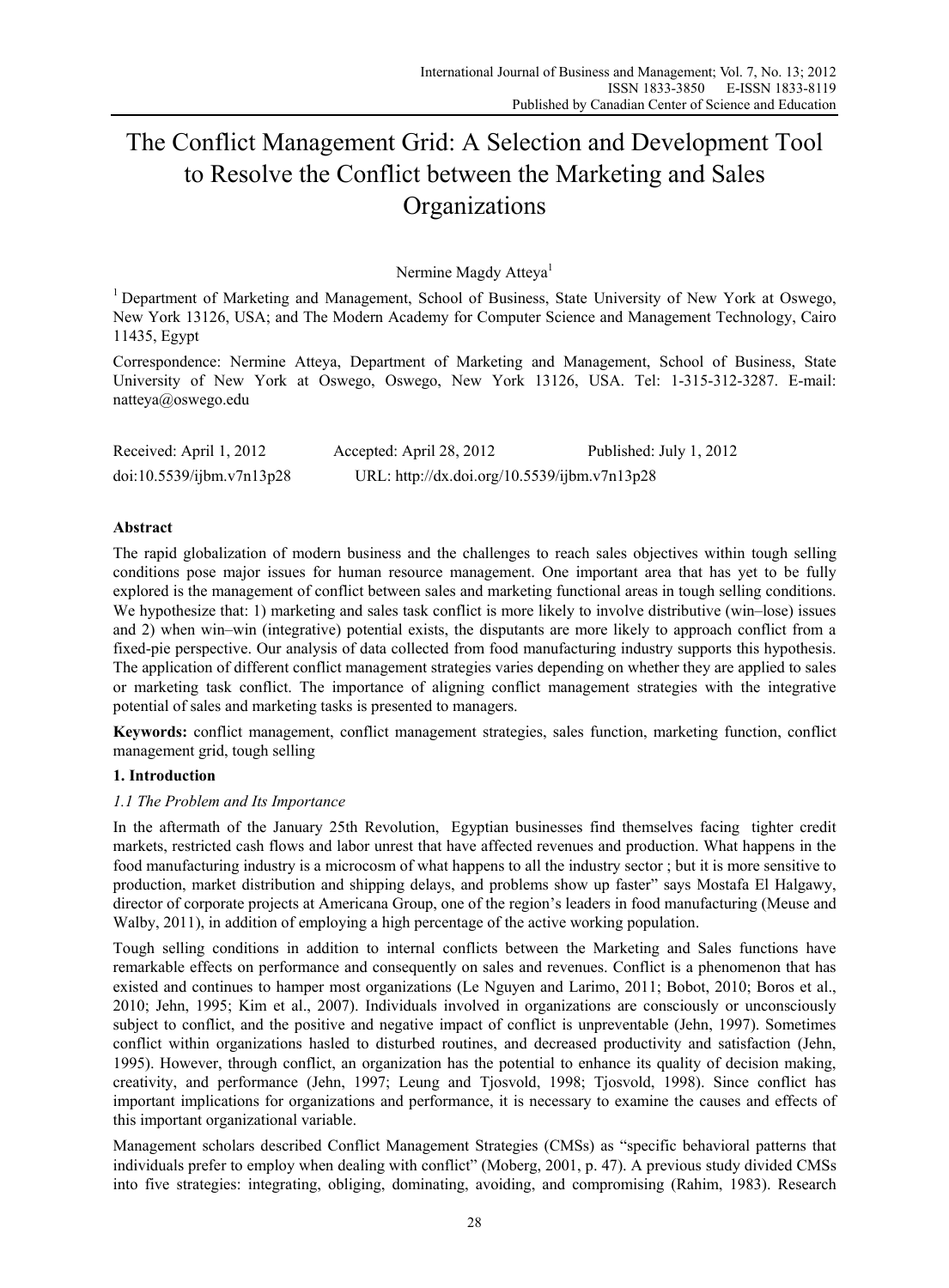suggests that there is a preference for individuals to use the integrating strategy and the compromising strategy when facing conflicts (Trubisky et al., 1991; Lee, 2003). Gross and Guerrero (2000) proposed that an integrating strategy was a more effective form of conflict management strategy when compared with other CMSs. Even though integrating and compromising strategies are more likely to be used, few studies have investigated the antecedents of these CMSs (Antonioni, 1998). Among the limited research, Antonioni (1998) investigated the role of personality as an antecedent of CMSs. It was found that the role of extraversion, conscientiousness, openness, and agreeableness were important predictors of the integrating strategy.

Although previous studies have shown that the integrating and compromising strategies are preferred when people face conflicts (e.g. Lee, 2003; Trubisky et al., 1991), the direct impacts of those two styles on job performance are under-researched. Rahim et al. (2001) contended the linkage between CMSs and job performance, but this relationship has not been tested directly. Other studies discussed the positive effects of integrating and compromising styles on conflict resolutions (Hocker and Wilmot, 1998; Gross and Guerrero, 2000), but not on job performance. This may cause theoretical limitation in explaining why individuals prefer to use integrating and compromising styles when resolving conflicts, particularly its relation with job performance. This study aims at closing the theoretical gap, contributing to the Management theory through developing the Conflict Management Resolution grid as a tool to be used in the selection and development of personnel in sales and marketing in specific, and identifying the effects of CMSs on job performance.

Despite the wide management interest, conflict between the marketing and sales functions in the food manufacturing industry has been little investigated. In addition, in food manufacturing academia, little attention is given to conflict management strategies and job performance especially in the marketing and sales organizations in tough selling conditions. Besides, there is a need for a reliable tool to use in selecting and developing the skills of personnel in the field of conflict management and resolution.

To investigate the relationship between CMSs, and job performance, data were collected from respondents working in the sales and marketing departments in Egypt. After reviewing the extant literature, it was found that previous research had not much focused on the relationship between CMSs, and job performance within the food manufacturing sector in tough selling conditions in specific(Jordan and Troth, 2004;Rahim et al., 2001). CMSs and job performance research should be extended to the domain of sales and marketing so as to generalize research findings, even though they are different in their goals in terms of functional interest versus organizational welfare (Rainey and Chun, 2005). In addition, Denhardt (1991, p. 15) further explicates the differences between private and public organizations in terms of "ambiguity, pluralistic decision making and visibility". Those differences may create different tensions among employees in those sectors, leading to different behaviors. This study, therefore, expects to verify whether CMSs can provide beneficial results and performance in the food manufacturing sector.

# **2. Relevant Scholarship**

# *2.1 The Nature of Conflict*

Conflict involves the interdependence of two parties and arises when the first party interferes or put barriers and obstacles in the way of the second party when he tries to achieve his tasks and objectives. There are two types of conflict: task and emotional. Task conflict focuses on systematic disagreement when achieving tasks while emotional conflict involves friction between people (Jehn, 1995). In most cases conflict is able to be resolved. In business contexts, there is no doubt that conflict exists among functional areas—specifically marketing and sales. But conflict and its consequences can be decreased when following effective conflict management strategies.

# *2.2 The Conflict between Marketing and Sales Functions*

While improving the company's relationship with customers is an important endeavor, looking in the mirror at relationships within the business is equally important to success. Of specific concern is the relationship between the sales and marketing organizations. It must be solid to enable the development of the external bond to prospects and customers. Yet, in most businesses, this organizational synergy has been overlooked and is fraught with problems and results in costly acquisition of accounts, ineffective marketing expenditures, and inefficient operations.

This gap in operational effectiveness originates from a lack of agreed-upon profiles for qualified leads and is exacerbated by marketing's desire to support sales through the generation of high volume of leads. Sales representatives usually perceive the leads provided by marketing to be nothing more than mere contacts. The prospects are under qualified, unable or unwilling to buy in the short-term, are not the decision-makers in the company, while already having competing products installed. The concept fundamentally conflicts with the roles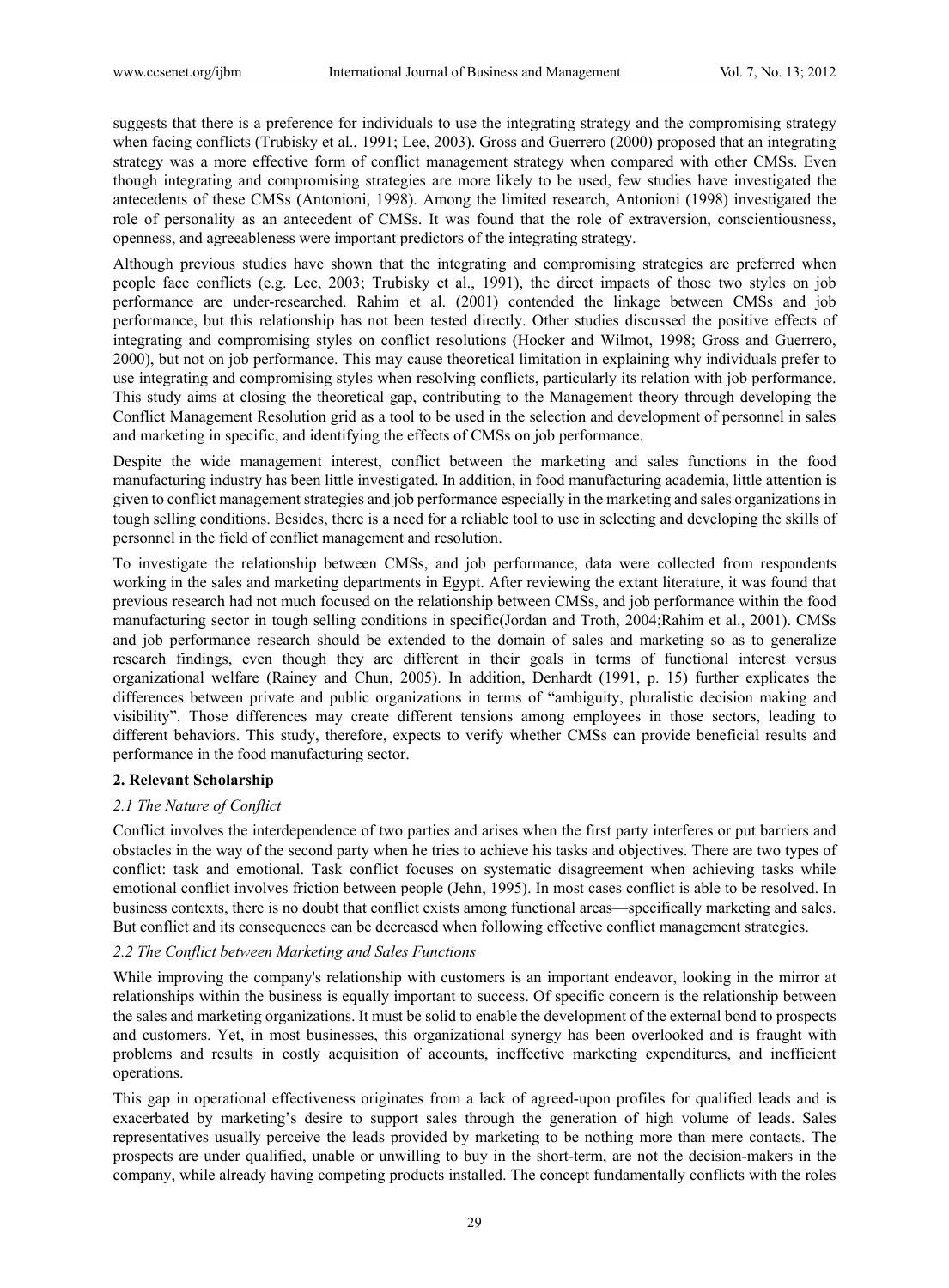and objectives of marketing and sales, and how conflict could be handled by competent and high performing staff and managers using effective conflict management strategies.

Focusing on the working relationship between Marketing Managers and Sales Managers, Massey and Dawes (2007) examine two dimensions of interpersonal conflict: dysfunctional conflict and functional conflict. According to relevant theory, three communication variables: frequency, bi-directionality, and quality are included as antecedents in their structural model. Using these explanatory variables, they predict the two conflict dimensions, and in turn, use those three communication variables, and the two conflict dimensions to predict their ultimate endogenous variable: perceived relationship effectiveness. Their model has high explanatory power as it proved support for nine of the thirteen hypotheses. Two of the three communication variables: communication quality and bi-directionality significantly affect both forms of conflict, and relationship effectiveness. Communication frequency only positively influenced the quality of communication between the Marketing Managers and the Sales Managers. In addition, the variables in this model better predict the levels of functional conflict in the Marketing/Sales relationship than dysfunctional conflict. Finally, an important new finding is that the overall level of dysfunctional conflict between these two functional managers is relatively low, while functional conflict is high.

The researcher introduces practical techniques that can be implemented to resolve the conflict between two functions, in specific marketing and sales. It comprises 4 stages:

- 1) Identifying the major duties and responsibilities of the 2 functions where conflict exists.
- 2) Determining the area(s) of conflict between the 2 functions.
- 3) Dividing up the conflict area(s) into 3 levels:
	- a. Major conflict points that usually represent 50-60% of the total conflict.
	- b. Intermediate conflict points that usually represent 30-40% of the total conflict.
	- c. Minor conflict points that usually represent about 10% of the total conflict.
- 4) Identifying the priorities to start within the implementation stage. In this stage, the focus is on the third party that will be in charge with managing or coordinating the conflict resolution process. The third party can be either:

a. An internal party: A selected committee, team, or unit involving well selected, trained, and highly qualified responsible people that will be in charge of resolving the conflict between the two parties that suffer from the existing conflict. To facilitate the resolution with the consideration of sensitivity to the situation, the resolution process should move through a bottom- up channel. The process starts with resolving the minor conflict points (area c), to the intermediate conflict points (area b), up to reaching the major conflict points (area a).

b. An external party: Specialized behavioral consultants in the field of conflict resolution that are experts in penetrating the conflict areas, strongly and effectively. The conflict management resolution process usually starts with (area a): the major conflict points; or (area b): the intermediate conflict points, then the major (area a); then moving down to (area c): the minor conflict points. These consultants represent a professional neutral third party.

## *2.3 The Role of Human Resource Management*

The responsibility for organizational success or failure is shared between the personnel function, and other enterprise functions, mainly marketing and sales. The former president of the American Management Association once said: "Management is Personnel Administration" (Appley, 1969). His meaning, of course, was that all managers have personnel responsibilities, just as personnel directors must also be competent managers. Every manager must motivate and direct his workforce, even as every manager is responsible for the final decision in recruiting, staffing, training, and performance appraisal. Developing a personnel function is a way of providing services to line and other managers in the way of programs, policies and procedures that enable a line manager to do his job more effectively. Sometimes, of course, the help provided by personnel is in the form of expertise. Personnel policies and programs must be initiated upon the needs of various functions, then designed, implemented and supported by line managers. The success of such personnel policies and programs as in staffing and training programs should, depend on such personnel needs of line managers, mainly sales and marketing managers.

### *2.4 Conflict Management Strategies*

Several typologies of conflict management have been developed (Rahim and Bonoma, 1979; Thomas 1976,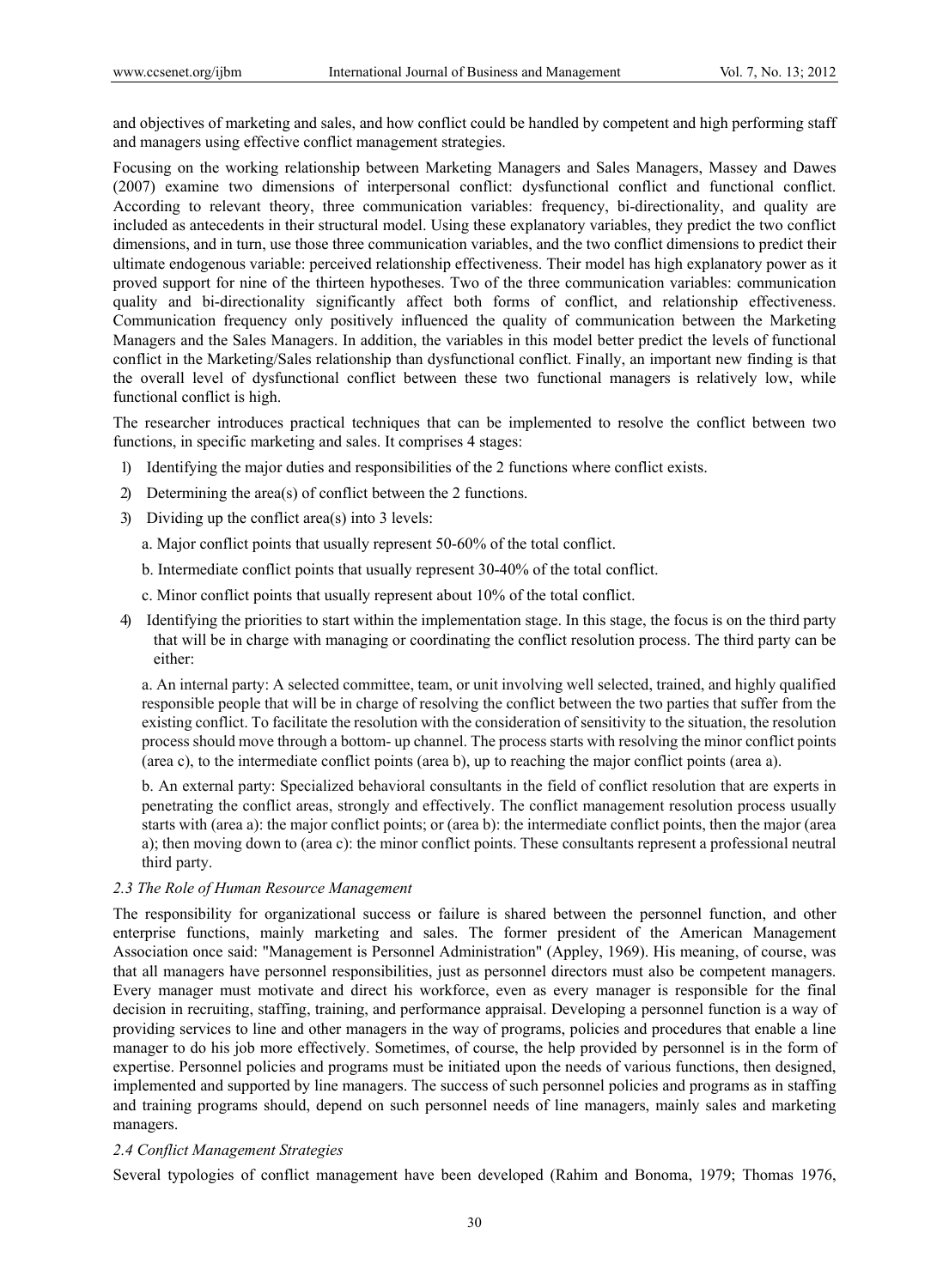1979). Most of these typologies involve two dimensions based on the concern for self and for the other party's needs. The conflict management strategies include 5 major strategies: (1) Competition (Ganesan, 1993) sometimes described as forcing (Blake and Mouton,1964), confrontation (Thomas, 1992), win-lose (Hall, 1969), dominating (Rahim and Bonoma, 1979), or contending (Pruitt, 1983).We term this strategy "competition" suggesting that salespeople and marketing people using this approach remain steadfast, but not necessarily adversarial; (2) Accommodation (Ganesan, 1993), smoothing over (Blake and Mouton, 1964), yield losing (Hall, 1969), obliging (Rahim and Bonoma, 1979), or yielding (Pruitt,1983). This accommodation conflict management strategy attempts to satisfy the other party's concerns, while neglecting one's own concern in conflict situations; (3) Compromise, sufficing (Spitzberg and Canary, 1985) or sharing (Thomas, 1976) , attempts to attain moderate but not total satisfaction of parties' concerns, giving up something but also holding out for something (Blake and Mouton, 1964; Hall, 1969; Rahim and Bonoma, 1979; Thomas, 1976); (4) Avoidance, neglects both parties concerns, conflict is still not resolved and the two parties disagree about many issues (5) Collaboration(Thomas, 1976), problem solving (Dant and Schul, 1992; Pruitt, 1983), synergistic (Hall, 1969), or integrating (Rahim and Bonoma, 1979). It involves searching for integrative, win-win resolutions of conflict that fully satisfy the concerns of the two parties in disagreement by expanding the level of joint outcomes.

A Conflict Management Grid is introduced, then a conceptual framework specifying the relationships between the constructs is developed. Hypotheses related to the principal contribution of this research, the effects of the conflict management strategies are outlined following the discussion of potential direct effects of the conflict management strategies and job performance levels.

# *2.5 Conflict Management Grid (CMG)*

This research develops a Conflict Management Grid using two dimensions: Cooperation and Assertiveness. Every dimension can be measured using a 9 point scale where 9 means high, 5 means medium and 1 means low. The grid includes five strategies. This research proposes that the acquisition and the use of every strategy can be measured using the same suggested scale as follows: Avoidance (1, 1) C- A- (low cooperation and low assertiveness); Accommodation (9,1) C+A- (high cooperation and low assertiveness); Competition (1, 9) C-A+ (low cooperation and high assertiveness); Collaboration /Integration (9, 9) C+A- (high cooperation and high assertiveness); and Compromise (5, 5) C A (medium cooperation and medium assertiveness).



Figure 1. The conflict management grid (CMG)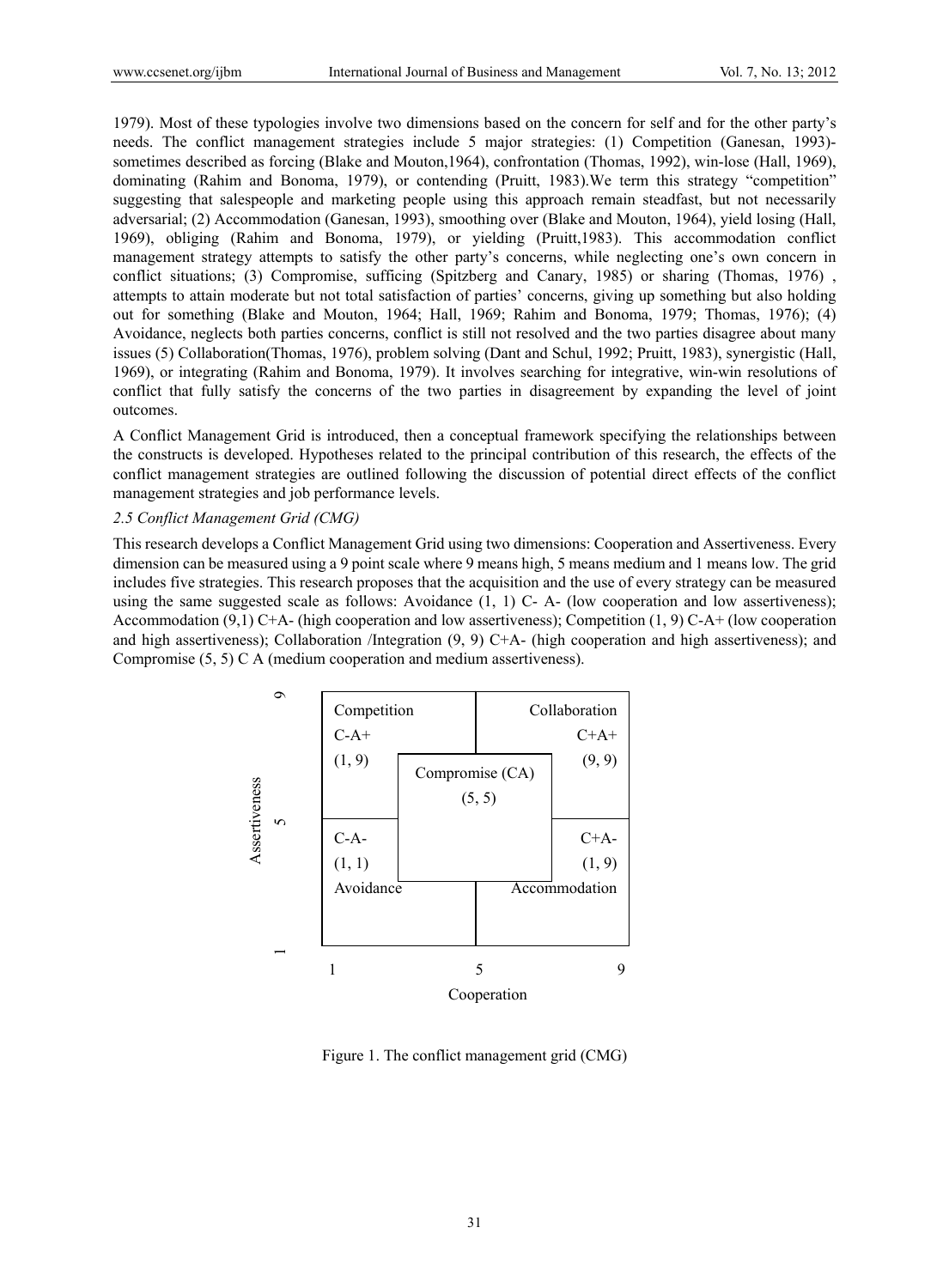

# *Hypotheses and their correspondence to research design*

Figure 2. The conflict management strategies and job performance levels

Organizational behavior and human resource management scholars have different perspectives about the relationship between conflict and organizational performance. Some scholars have claimed that organizational conflict tended to hinder organizational performance and therefore should be avoided (Dyck et al., 1996; Robbins, 1991). Other scholars have viewed conflict as functional to organizations if it is managed properly (Jehn, 1995, 1997). They argue that conflict has an important role in optimizing organizational performance through developing "critical evaluation which decreases the groupthink phenomenon by increasing thoughtful consideration of criticism and alternative solutions" (Jehn, 1995, p. 260). To make conflict more productive, Jordan and Troth (2002) further suggest that the strategy used to handle interpersonal conflict is a crucial factor in successful conflict resolution. The integrating strategy of conflict management improves job performance when the solution to a conflict would benefit both parties. Both conflicting parties are encouraged to satisfy their interests through exchanging information (Meyer, 2004). Satisfaction from resolving conflicts may lead individuals to exert greater efforts in achieving performance. For example, Weider-Hatfield and Hatfield (1995) found that the integrating strategy had a strong association with job satisfaction and job performance. However, that study did not provide any clear relationship of the integrating strategy to job performance, so it lacked theoretical and empirical explanations. Rahim et al. (2001) also demonstrated that problem solving measured in terms of using more integrating strategy and less avoiding strategy, had a positive effect on the job performance.

Although very few empirical studies have presented the impact of compromising strategy on job performance, many studies have found that employees prefer to use the compromising strategy in resolving conflict (e.g. Lee, 2003; Trubisky et al., 1991). Kim et al. (2007) compared three different groups in terms of conflict management strategies at the workplace and found that the compromising strategy was used often when conflicts existed between employees and supervisors. The compromising strategy may produce beneficial results due to the fact that this strategy helps conflicting people quickly find solutions and provide benefits to both sides through concessions (Hocker and Wilmot, 1998; Gross and Guerrero, 2000; Rahim, 2002). Quick and acceptable solutions resulting from using the compromising strategy may stimulate individuals to exert greater effort in achieving performance. Based on those arguments, it can be proposed that both the collaboration and compromising strategies of conflict resolution will be positively related to job performance.

Thus, the following hypothesis can be posed:

*H1 The organizations that have a Channel Category Sales Development( CCSD) unit whose team(s) members use effective conflict management strategies(to decrease conflict between marketing and sales functions ) will positively affect job performance levels in the marketing and sales functions.* 

*H1a The use of the conflict management strategies: compromise and collaboration will likely be associated with high job performance level in the marketing and sales functions.*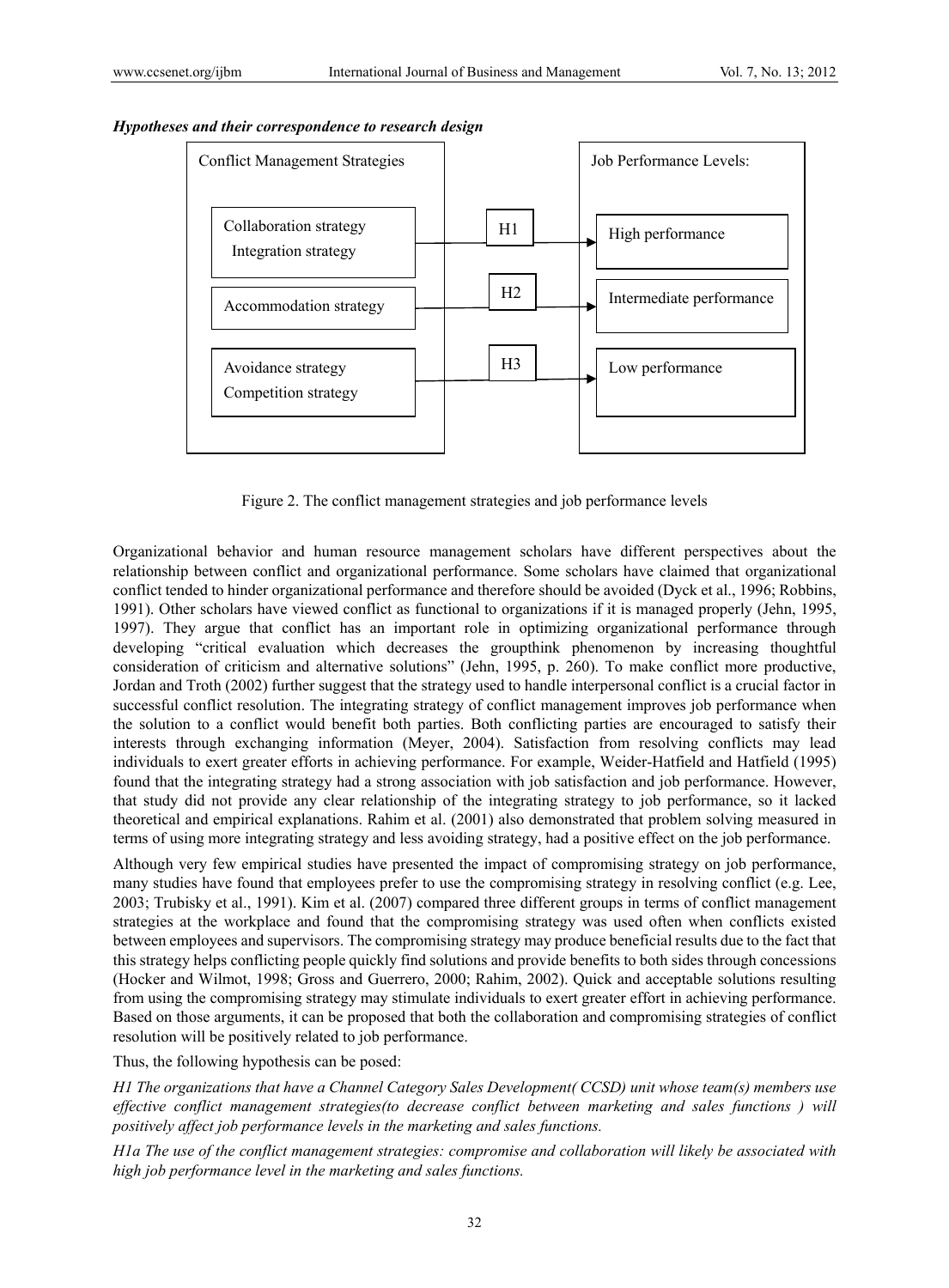*H1b The use of the accommodation style will likely be associated with intermediate job performance level in the marketing and sales functions.*

*H1c The use of the conflict management strategies: avoidance and competition will likely be associated with low job performance level in the marketing and sales functions.*

# **3. Method**

### *3.1 Participants' Characteristics, Sampling Procedures, and Sample Size and Power*

The food manufacturing industry in Egypt compromises 59 organizations (www.mbendi.com). Both food manufacturing organizations that have and do not have a Channel Category Sales Development (CCSD) unit have been included in the study. The CCSD unit is a unit created within the organizational chart of an organization and charged with resolving conflict between marketing and sales functions.

Personal interviews were held with 30 marketing and sales managers in food manufacturing organizations that created a CCSD unit or a similar unit and those which did not create this unit. It was found that in the organizations that create a CCSD unit, the level of conflict between the marketing and sales functions is low and the CCSD succeeds in resolving conflict that in turn leads to higher performance within both functions. On the other hand, the organizations that do not have a CCSD unit, suffer from high levels of conflict between the marketing and sales functions that in turn, affects the efficiency and effectiveness of performance in both functions.

The research population chosen for the empirical research included: marketing managers, assistant brand managers, sales representatives, and Channel Category Sales Development (CCSD) unit team members in the food manufacturing industry in Egypt. Among 29 governorates (where every governorate represents a region) 10 regions were chosen for this study. Every region involves, on the average, four districts. The study focuses on 40 districts in total.

The questionnaire was modified to suit the Egyptian environment and the food manufacturing industry in Egypt. Consequently, the revised questionnaire was distributed among 50 marketing managers, assistant brand managers, sales representatives, and CCSD team members to pretest it. Data were gathered through personal interviews. The questionnaire was revised and modified again before distributing it at a large scale.

The questionnaire was distributed among 450 randomly selected sample units: 55 marketing managers, 185 assistant brand managers, 175 sales representatives, and 35 Channel Category Sales Development (CCSD) team members.

410 marketing managers, assistant brand managers, sales representatives, and Channel Category Sales Development (CCSD) team members filled in the questionnaires. 390 answered questionnaires are usable. The response rate is about 86 %. The data collected was revised and analyzed using the SPSS statistical software package.

Concerning the sample profile, 72% are male, 73% hold a bachelor degree in Business, Marketing or IT, 24% hold an MBA degree, and 3% hold a Ph.D. degree. 60% are in their 30s, 33 % are in the 20s, 83% possess 10 years of experience or less and 17% possess 15 years of experience or more.

# *3.2 Measures and Covariates*

A measurement instrument consisting of a multi- dimensional scale is used. Two constructs are included in this study: (1) conflict management strategies, and (2) job performance. A 5-point Likert scale was used throughout the questionnaire where 5 means strongly agree and 1 means strongly disagree.

*Conflict management handling strategies*. A multidimensional 20-item measure developed by Whetten and Cameron (2009) was used. Conflict management strategies are consisted of five variables: competition strategy, accommodating strategy, collaboration strategy, avoidance strategy, and compromise strategy. *Competition*  strategy is consisted of 4 items, *accommodation* strategy is composed of 4 items, *collaboration* strategy is composed of 4 items, *avoidance* strategy comprises 4 items, and *compromise* strategy involves 4 items. The Cronbach's Alfa of the conflict management strategies is (.78).

*Job Performance***.** Job performance was measured through 8 evaluation items developed by Fried et al. (1998). It is a superior assessment scale focusing on such items as quantity and quality of work, meeting deadlines, and problem solving. A 5 point Likert scale was used where 5 means outstanding, 4 means high, 3 means satisfactory, 2 means low, and 1 means very low. The Cronbach's Alfa of the job performance is (.71).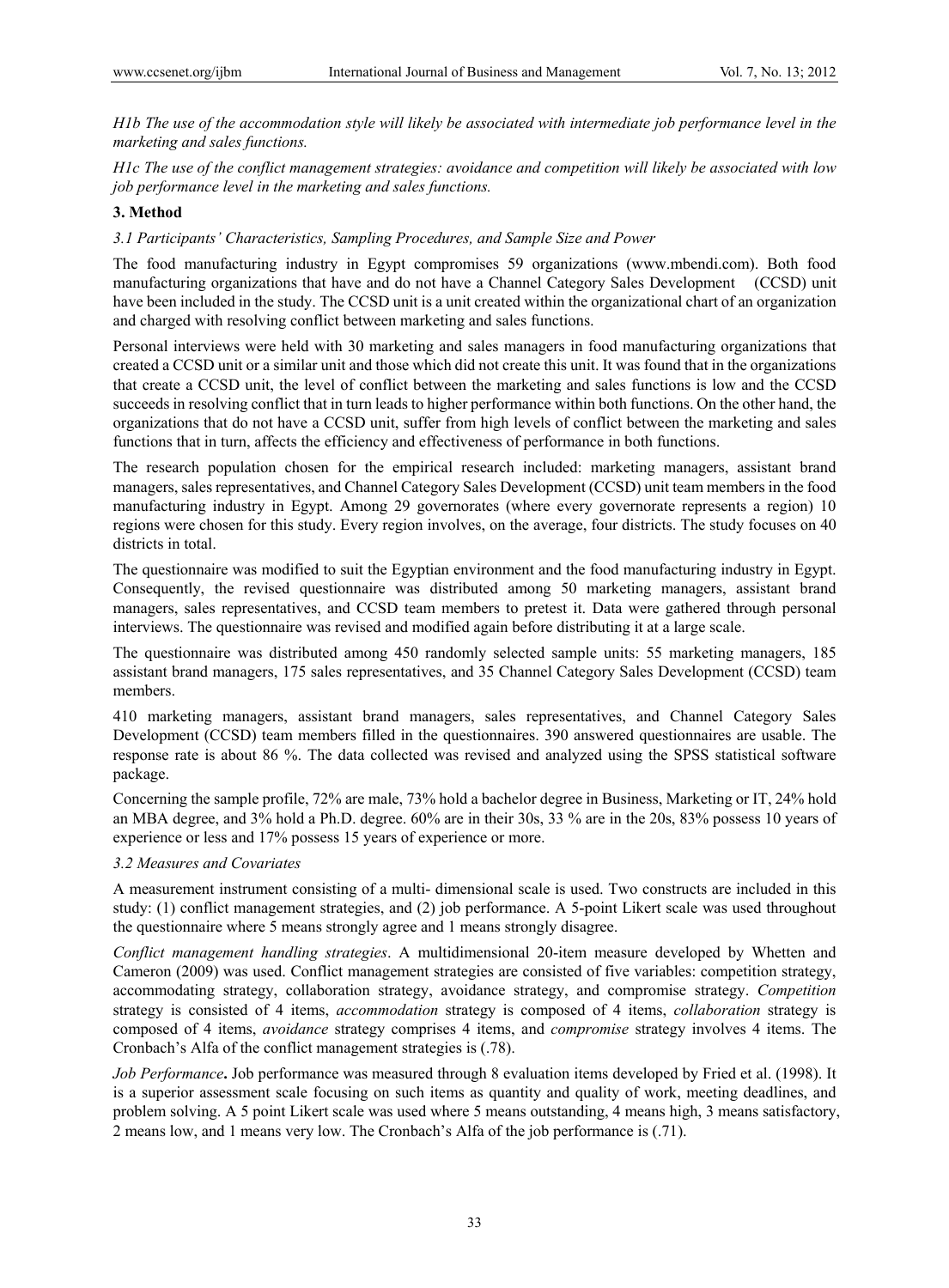# **4. Results**

### *4.1 Data Analysis*

Table 1 shows the bivariate correlation among scaled variables. The correlation analysis proved evidence of a significant correlation between independent and dependent variables. The correlation matrix revealed high positive correlation between collaboration and compromise strategies and high performance; accommodation strategy and intermediate level of performance, and competition and avoidance strategies and low level of performance.

| Table 1. Intercorrelations among scaled variables |
|---------------------------------------------------|
|---------------------------------------------------|

|                 | Management<br>Conflict | <b>Strategy</b><br>Competition | n Strategy<br>Accommodatio | <b>Strategy</b><br>Collaboration | <b>Strategy</b><br>Avoidance | <b>Strategy</b><br>Compromise | Performance | performance<br>High | performance<br>Intermediate | performance<br>Low |
|-----------------|------------------------|--------------------------------|----------------------------|----------------------------------|------------------------------|-------------------------------|-------------|---------------------|-----------------------------|--------------------|
| Conflict        | 1                      |                                |                            |                                  |                              |                               |             |                     |                             |                    |
| Management      |                        |                                |                            |                                  |                              |                               |             |                     |                             |                    |
| Strategies      |                        |                                |                            |                                  |                              |                               |             |                     |                             |                    |
| Competition     | $.600**$               | $\mathbf{1}$                   |                            |                                  |                              |                               |             |                     |                             |                    |
| Strategy        |                        |                                |                            |                                  |                              |                               |             |                     |                             |                    |
| Accommodation   | .857**                 | .406*                          | $\mathbf{1}$               |                                  |                              |                               |             |                     |                             |                    |
| Strategy        |                        |                                |                            |                                  |                              |                               |             |                     |                             |                    |
| Collaboration   | $.744**$               | .189                           | $.660**$                   | $\mathbf{1}$                     |                              |                               |             |                     |                             |                    |
| Strategy        |                        |                                |                            |                                  |                              |                               |             |                     |                             |                    |
| Avoidance       | $.644**$               | .043                           | .482**                     | .318                             | $\mathbf{1}$                 |                               |             |                     |                             |                    |
| Strategy        |                        |                                |                            |                                  |                              |                               |             |                     |                             |                    |
| Compromise      | $.615**$               | .056                           | .394*                      | $.866**$                         | .470**                       | $\mathbf{1}$                  |             |                     |                             |                    |
| Strategy        |                        |                                |                            |                                  |                              |                               |             |                     |                             |                    |
| Performance     | $.673**$               | $-.104*$                       | .139*                      | $.312**$                         | $-.199*$                     | $.230**$                      | 1           |                     |                             |                    |
| High            | $.639**$               | $-.120*$                       | $.357*$                    | .868**                           | $-.289*$                     | $.810**$                      | .725**      | $\mathbf{1}$        |                             |                    |
| performance     |                        |                                |                            |                                  |                              |                               |             |                     |                             |                    |
| Intermediate    | $.471*$                | $.218*$                        | $.712**$                   | $.301*$                          | $.422*$                      | $.201**$                      | $-.486**$   | $.522**$            | $\mathbf{1}$                |                    |
| performance     |                        |                                |                            |                                  |                              |                               |             |                     |                             |                    |
| Low performance | $-.383**$              | $.635*$                        | $-.249*$                   | $-.364*$                         | $.691**$                     | $-.258*$                      | $-.655*$    | .068                | .269                        | 1                  |

\*\* Correlation is significant at the 0.01 level (2-tailed).

\*Correlation is significant at the 0.05 level (2-tailed).

Table 2. Testing the relationship between the collaboration and compromise strategies and high performance

|       | <b>ANOVA</b> <sup>b</sup> |                |                   |      |       |                   |  |  |  |  |
|-------|---------------------------|----------------|-------------------|------|-------|-------------------|--|--|--|--|
| Model |                           | Sum of Squares | df<br>Mean Square |      |       | Sig.              |  |  |  |  |
|       | Regression                | 1.530          |                   | .765 | 1.011 | .001 <sup>a</sup> |  |  |  |  |
|       | Residual                  | 21.939         | 29                | .757 |       |                   |  |  |  |  |
|       | Total                     | 23.469         | 31                |      |       |                   |  |  |  |  |

a. Predictors: (Constant), Compromise Strategy,

Collaboration Strategy

b. Dependent Variable: high performance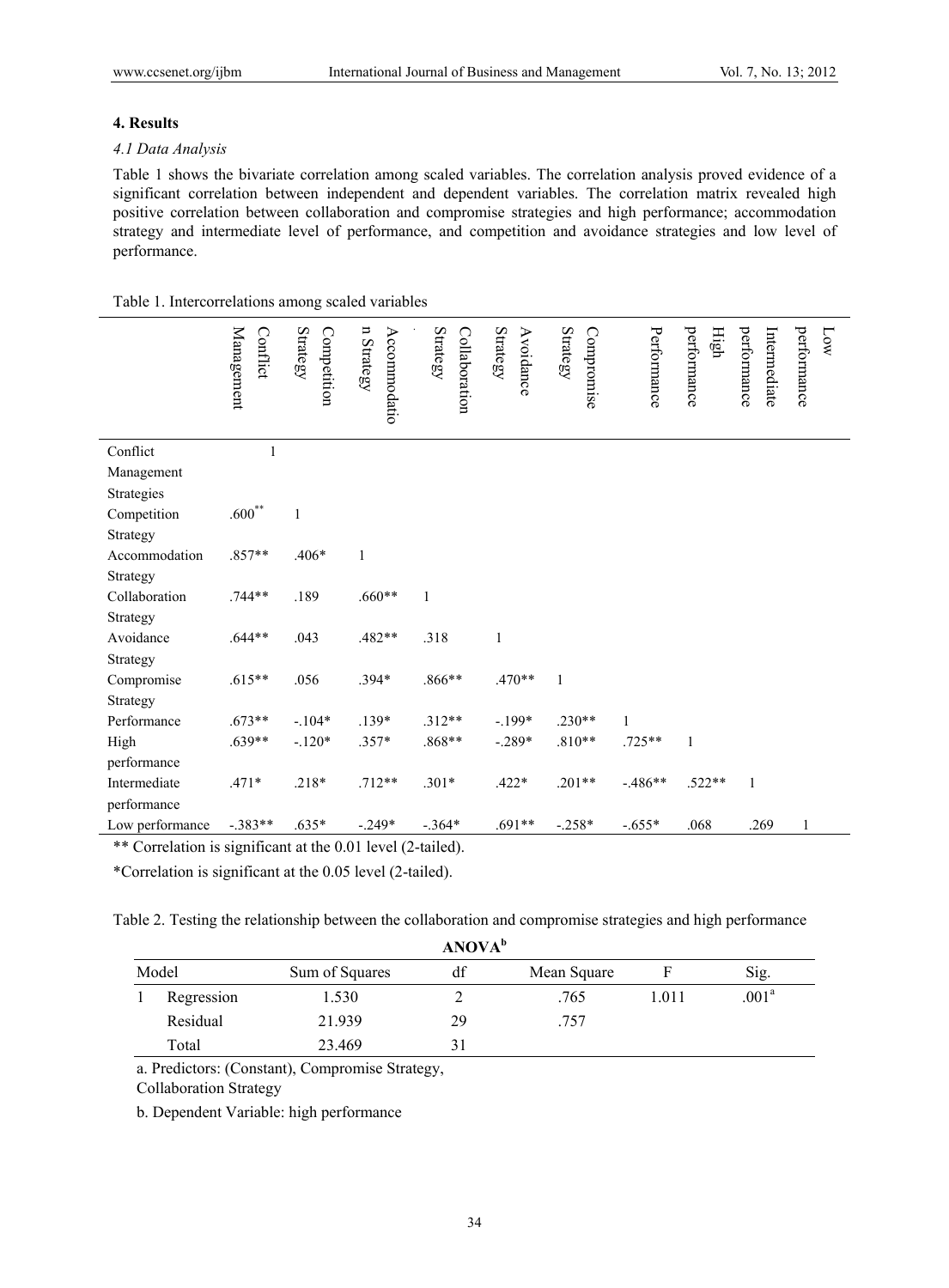$\sim$   $\omega$   $\sim$   $\omega$   $\approx$ 

|       | Coemicients                   |      |                             |                              |       |      |  |
|-------|-------------------------------|------|-----------------------------|------------------------------|-------|------|--|
|       |                               |      | Unstandardized Coefficients | Standardized<br>Coefficients |       |      |  |
| Model |                               | B    | Std. Error                  | <b>B</b> eta                 |       | Sig. |  |
|       | (Constant)                    | .490 | 1.369                       |                              | 3.279 | .185 |  |
|       | <b>Collaboration Strategy</b> | .780 | .080                        | .908                         | 1.357 | .001 |  |
|       | Compromise Strategy           | .777 | .060                        | .891                         | 1.256 | .001 |  |

Table 3. Testing the relationship between the collaboration and compromise strategies and high performance

a. Dependent Variable: high performance

| Table 4. Testing the relationship between the accommodation strategy and intermediate performance |  |
|---------------------------------------------------------------------------------------------------|--|
|                                                                                                   |  |

| Coefficients <sup>a</sup> |               |                                                             |            |              |       |      |  |  |  |
|---------------------------|---------------|-------------------------------------------------------------|------------|--------------|-------|------|--|--|--|
|                           |               | Standardized<br>Coefficients<br>Unstandardized Coefficients |            |              |       |      |  |  |  |
| Model                     |               | В                                                           | Std. Error | <b>B</b> eta |       | Sig. |  |  |  |
|                           | (Constant)    | 2.518                                                       | .059       |              | 2.899 | .017 |  |  |  |
|                           | Accommodation | .380                                                        | .868       | .604         | .639  | .001 |  |  |  |
|                           | Strategy      |                                                             |            |              |       |      |  |  |  |
|                           |               |                                                             |            |              |       |      |  |  |  |

a. intermediate performance

The analysis of variance (Table 2) shows that the overall model is significant when the independent variables: the collaboration and compromise strategies were entered into the regression equation. The results provide support for the relationship in hypothesis 1a (Overall model: F=1.011, df =2, p < 0.001; R<sup>2</sup> = 650, adjusted  $R^2 = 0.633$ ). R- Squared measures the proportion of variance in the dependent variable that is explained by changes in all of the explanatory variables. In the full model, the relationship between the conflict management strategies: collaboration and compromise and job performance, is supported in the sales and marketing functions of organizations that created a CCSD unit. Therefore, H1a is supported.

The global test assures that the independent variables do have the ability to explain the variation in the dependent variable (Lind et al., 2006). Thus, there is enough evidence that both the collaboration and compromise strategies are significantly related to, associated with and have a significant impact on job performance (see Table 3). The higher the use of the collaboration and compromise strategies the higher the cooperation and assertiveness and consequently the higher the job performance level of the marketing, sales personnel, and CCSD unit staff members. Table 3 shows that the model is significant when an accommodation strategy was entered into the regression equation. The results provide evidence for the relationship in hypothesis 1b (Overall model: F=1.108, df =1, p < 0.001;  $R^2 = 700$ , adjusted  $R^2 = 0.683$ . R- Squared measures the proportion of variance in the job performance levels that is explained by changes in all of the explanatory variables. The relationship between the conflict management strategy: accommodation and intermediate job performance, is supported in the sales and marketing functions of organizations that believe in the importance of creating a CCSD unit and who plan to create such a unit. Therefore, H1c is supported. There is enough evidence that the higher the use of the accommodation strategy in managing conflict between the marketing and sales functions, the higher the degree of cooperation. Conversely, as organizations avoid the use of the competition and /or the avoidance strategy, the degree of assertiveness is lower, and as a result an intermediate level of performance will occur. Thus, the use of the accommodation strategy in managing conflicts is a significant predictor of the intermediate level of job performance in marketing and sales departments. The overall model is significant when the independent variables: the competition and avoidance strategies were entered into the regression equation. The results provide evidence for the relationship in hypothesis 1c (Overall model: F=2.425, df =2, p < 0.005; R<sup>2</sup> = 730, adjusted  $R<sup>2</sup> = .703$ ). R- Squared measures the proportion of variance in the job performance levels that is explained by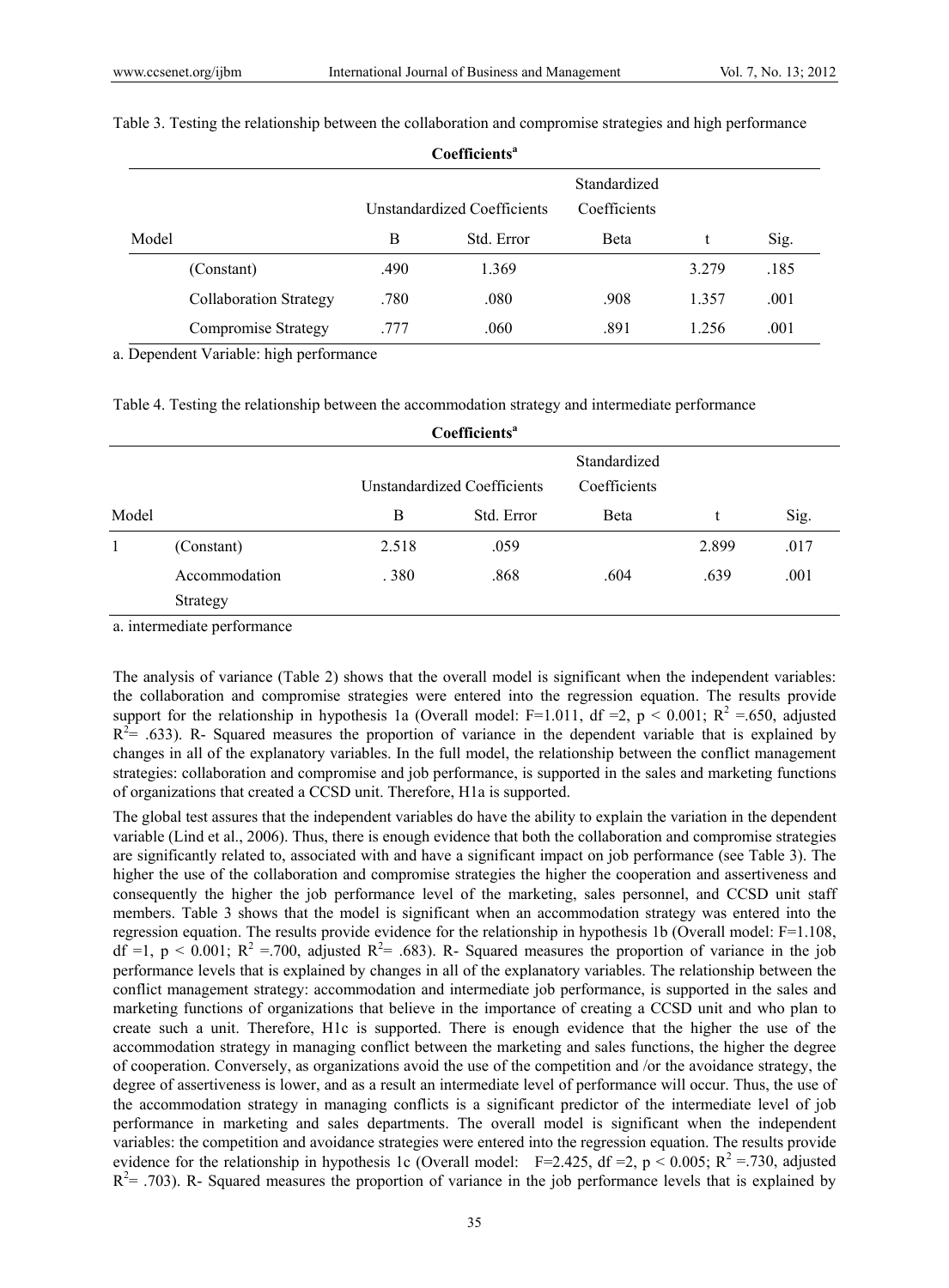changes in all of the explanatory variables. The relationship between the conflict management strategies: competition and avoidance, and job performance is supported, in the sales and marketing functions of organizations that did not create a CCSD unit.

## **5. Discussion**

The research concludes with the following points:

In the food manufacturing organizations that created a CCSD unit, the level of conflict between the marketing and sales functions is reduced and the CCSD succeeds in resolving conflicts, consequently lead to higher performance within both functions. On the other hand, the organizations that do not have a CCSD unit, suffer from high levels of conflict between the marketing and sales functions that in turn, affect the level of performance in both functions.

The five conflict management strategies used to resolve conflicts between the marketing and sales functions have different effects according to the type of strategy used. The type of conflict management strategies used by the marketing and sales staff influence their performance (high-medium-low).

- The positive and highly influential management strategies: collaboration and compromise, lead to higher staff performance of the marketing and sales functions. Any deficiency and /or problem in using those two strategies should be remedied immediately. The use of the collaboration strategy in conflict resolution will increase the effectiveness of both functions: marketing and sales, in addition to reducing the level of conflict to a great extent.

The two conflict management strategies: avoidance and competition, when used to manage conflicts between the marketing and sales functions, have a negative influence on the performance of both staff and functions. Using the avoidance strategy leads to more hidden conflict that will consequently influence the productivity of the staff in both the marketing and sales functions and decrease effectiveness.

Using the accommodation strategy to manage and resolve conflicts between the marketing and sales functions leads to postponing the conflict rather than resolving it. This strategy leads to a "pause" situation that, in turn, hinders an organization's improvement and negatively influences its marketing and sales performance. Therefore, it finally leads to marketing outdate instead of update.

## **6. Recommendations, Managerial Implications, and Future Research**

To close the gap between the sales and marketing, they both must identify and agree on the specific characteristics, attributes and profiles of highly qualified prospects. Successful marketing calls for the establishment of well-defined goals, that are agreed upon by both sales and marketing, make a significant contribution to the organization success.

For the organizations that possess a CCSD unit, they should keep on recruiting and selecting competent and highly qualified human resources at all levels: managerial, supervisory, and executive. On the other hand, for the organizations that do not possess a CCSD unit, immediate creation of this unit is crucial and staffing it with highly qualified, competent, and well trained human resource is essential. Training, coaching and mentoring programs can enhance and improve the use and application of conflict management strategies by staff, supervisors and managers. Financial and non-financial rewards can also motivate the personnel in both functions.

To lessen the degree of functional conflict, effective human resource management strategies, activities, and practices such as human resource planning, recruitment, effective selection (tests and interviews) of new employees and assessment centers for managers to be hired at the CCSD unit. The human resource department should continually design; administer a self- appraisal performance system, a continual training and development needs' assessment, and an incentive scheme that relate reward to performance and performance improvement. The proposed conflict resolution grid is useful in recruiting, selecting, hiring, training and appraising performance of managers, supervisors, and staff in measuring and developing conflict resolution especially in marketing and sales.

Sales managers should work on a preventive approach to reduce conflicts as it will help improve the relationship between the sales and marketing functions. Consequently, sales are expected to reach their target levels even higher. Sales managers can use the proposed grid/matrix in hiring, appraising and improving the performance of their staff, and in training and developing their sales force. It explains how effective conflict strategies as compromise and collaboration strategies work and help achieving targets effectively and how ineffective conflict strategies such as avoidance or competition don't work. In other words, if a sales manager is faced with high to medium conflicts inside his organization or between his organization and the marketing one, he has to adopt a conflict reduction strategy. The sales manager or supervisor can recommend that every staff member, using the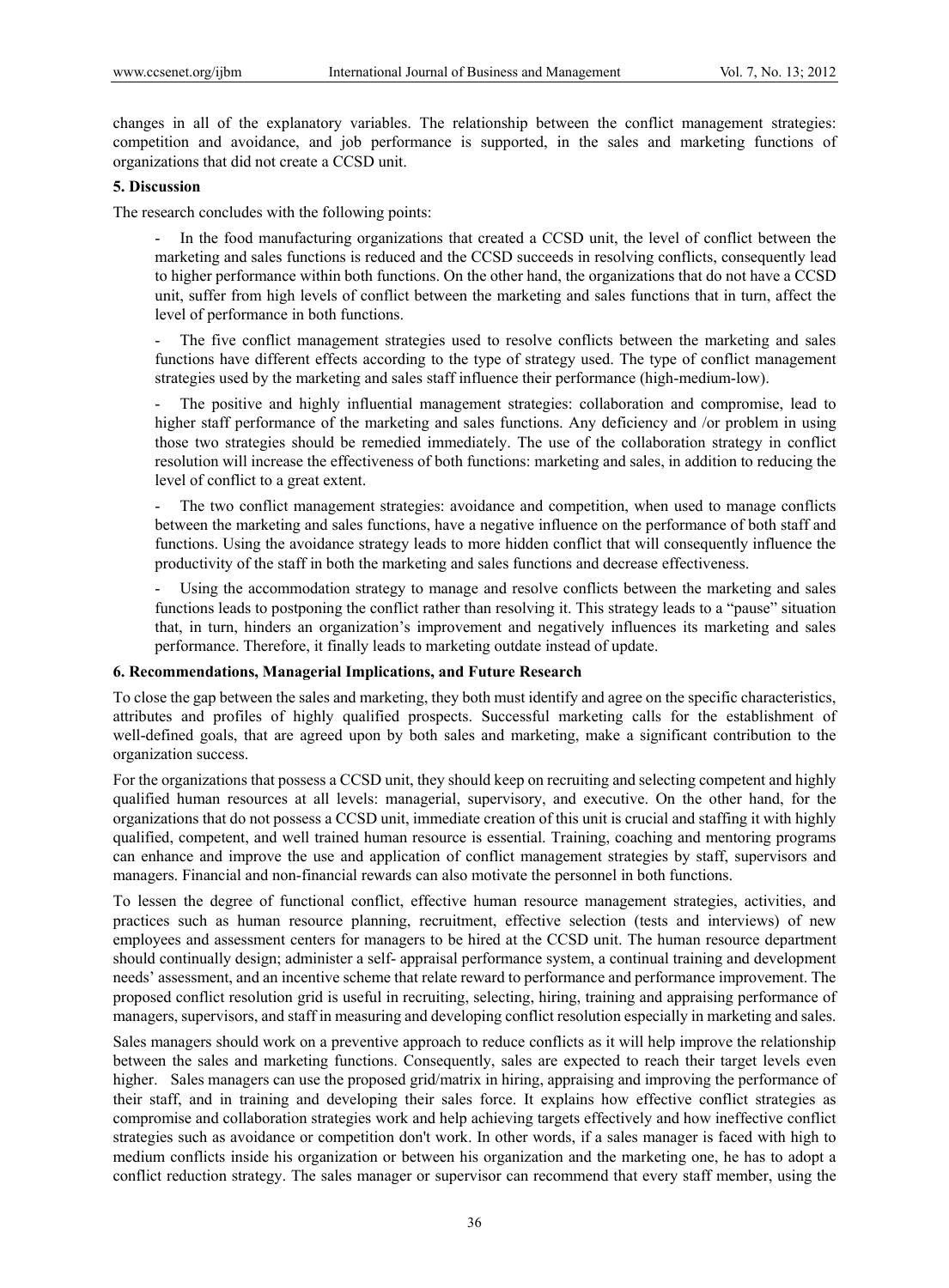proposed conflict management grid developed, fills in 2 forms. The first is a self assessment form where he determines what strategy (ies) he or she uses in most cases and locates it on the grid and the degree of its usage. The second is a performance improvement plan form where he and his superior design it together.

A periodical joint meeting between the marketing and sales staff is recommended as a part of a preventive and positive approach of problem solving and conflict resolution. Joint training and development courses and sessions are beneficial. In addition, a part of the rewards and salary increases of the Marketing and sales staff should be tied to their degree of collaboration. In case a party refuses to work with the other, a third party like an internal committee or an external party like an outside consultant can help in solving this dilemma. If, unexpectedly, after professional intervention, he still refuses to collaborate, he should be replaced.

The problem of conflict between marketing and sales functions should be studied through a longitudinal survey. A further study could also measure employees and staff attitudes in the CCSD units toward the conflict management strategies, techniques, and processes used to resolve conflict between the marketing and sales functions using the conflict management resolution matrix. Research should also be expanded to other industries, product or service organizations to increase the generalizability of the findings.

#### **Acknowledgement**

The author would like to thank Professor Earl Honeycutt, Professor of Marketing, Department of Marketing & Entrepreneurship, School of Business, Elon University, North Carolina, USA; for reviewing the first draft of this manuscript and providing valuable insights.

# **References**

Blake, R.R., & Jane, S. M. (1964). *The managerial grid.* Gulf, Houston: TX.

- Bobot, L. (2010). Conflict management in buyer-seller relationships. *Conflict resolution quarterly*, *27*(3), 291-319. http://dx.doi.org/10.1002/crq.260
- Boroş, S., Meslec, N., Curşeu, P., & Emo, W. (2010). Struggles for cooperation: conflict resolution strategies in multicultural groups. *Journal of managerial psychology*, *25*(5), 539-554. http://dx.doi.org/10.1108/02683941011048418
- Dant, R. P., & Patrick, L. S. (1992). Conflict resolution processes in contractual channels of distribution. *Journal of marketing*, *56*(1), 38–54. http://dx.doi.org/10.2307/1252131
- Denhardt, R.B. (1991). *Public administration: An action orientation*. Brook/Cole Publishing Company, Monterey: CA.
- Dyck, B., Bruning, N.S., & Driedger, L. (1996). Potential conflict, conflict stimulus, and organizational performance: an empirical test. *International journal of conflict management, 7*(4), 295-313. http://dx.doi.org/10.1108/eb022785
- Fried, Y., Ben, D., Haim, T., Robert, A., & Yeverechyaho, U. (1998). The interactive effect of role conflict and role ambiguity on job performance. *Journal of occupational and organizational psychology*, *71,* 19-27. http://dx.doi.org/10.1111/j.2044-8325.1998.tb00659.x
- Ganesan, S. (1993). Negotiation strategies and the nature of channel relationship. *Journal of marketing research, 30*(2), 183–203. http://dx.doi.org/10.2307/3172827
- Gross, M.A., & Guerrero, L.K. (2000). Managing conflict appropriately and effectively: an application of the competence model to Rahim's organizational conflict styles. *International journal of conflict management*, *11*(3), 200-226. http://dx.doi.org/10.1108/eb022840
- Hall, J. (1969). *Conflict management survey: A survey of one's characteristic reaction to and handling of conflicts between himself and others.* Teleometrics, Houston: TX.
- Hocker, J.L., & Wilmot, W.W. (1998). *Interpersonal conflict* (5th ed.) Brown & Benchmark, Madison: WI.
- Jehn, K.A. (1995). A multimethod examination of the benefits and detriments of intragroup conflict. *Administrative science quarterly*, *40*(2), 256-282. http://dx.doi.org/10.2307/2393638
- Jehn, K.A. (1997). A qualitative analysis of conflict types and dimensions in organizational groups. *Administrative science quarterly, 42*(3), 530-57. http://dx.doi.org/10.2307/2393737
- Jordan, P.J., & Troth, A.C. (2002). Emotional intelligence and conflict resolution: implications for human resource development. *Advances in developing human resources, 4*(1), 62-79. http://dx.doi.org/10.1177/1523422302004001005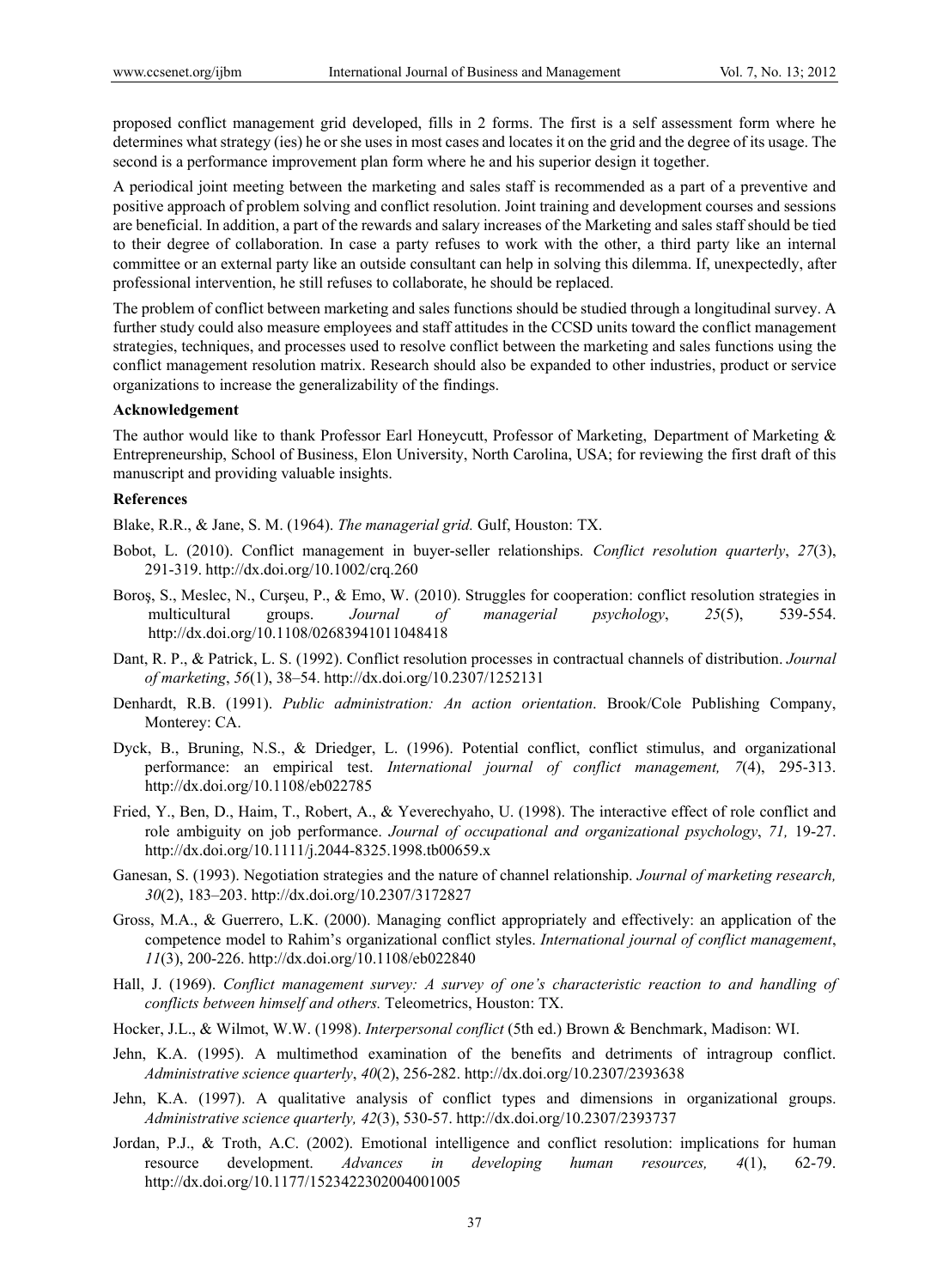- Jordan, P.J., & Troth, A.C. (2004). Managing emotions during team problem solving: emotional intelligence and conflict resolution. *Human performance*, *17*(2), 195-218. http://dx.doi.org/10.1207/s15327043hup1702\_4
- Kim, T.Y., Wang, C., Kondo, M., & Kim, T.H. (2007). Conflict management styles: the differences among the Chinese, Japanese and Koreans. *International journal of conflict management*, *18*(1), 23-41. http://dx.doi.org/10.1108/10444060710759309
- Le Nguyen, H., & Larimo, J. (2011). Determinants of conflict management strategies in international joint ventures: An integrative theoretical framework. *Journal of transnational management*, *16*(2), 116-132. http://dx.doi.org/10.1080/15475778.2011.571642
- Lee, F.M. (2003). *Conflict management styles and emotional intelligence of faculty and staff at a selected colleges in Southern Taiwan*. Unpublished doctorate dissertation. University of South Dakota, Vermillion: SD.
- Leung, K., & Tjosvold, D. (1998). Introduction: conflict management in the Asia Pacific. In Leung, K. and Tjosvold, D. (Eds.), *Conflict management in the Asia Pacific: Assumption and approaches in diverse culture*. John Wiley & Sons (Asia), New York: NY.
- Massey, G.R., & Dawes, P. L. (2007). The antecedents and consequence of functional and dysfunctional conflict between Marketing managers and Sales managers. *Industrial marketing management*, *36(*8), 1118-1129. http://dx.doi.org/10.1016/j.indmarman.2006.05.017
- Mayer, J.D., Salovey, P., & Caruso, D.R. (2004). Emotional intelligence: theory, findings, and implications. *Psychological inquiry*, *60*(3), 197-215. http://dx.doi.org/10.1207/s15327965pli1503\_02
- Merlo, Bob. (2005). Bridge the sales-marketing divide. *Selling*, (2), 14.
- Meuse, A. T., & Walby, J. (2011). Leading the way. *Business monthly*. The American Chamber of Commerce in Egypt. April.
- Meyer, S. (2004). Organizational response to conflict: future conflict and work outcomes. *Social work research*, *28*(3) 183-90. http://dx.doi.org/10.1093/swr/28.3.183
- Moberg, P.J. (2001). Linking conflict strategy to the five-factor model: theoretical and empirical foundations. *International journal of conflict management*, *12*(1), 47-68. http://dx.doi.org/10.1108/eb022849
- Rahim, M. A., & Thomas, V. B. (1979). Managing organizational conflict: a model for diagnosis and intervention. *Psychological reports, 44*(3), 1323–1344. http://dx.doi.org/10.2466/pr0.1979.44.3c.1323
- Rahim, M.A. (2002). Toward a theory of managing organizational conflict. *International journal of conflict management*, *13*(3), 206-35. http://dx.doi.org/10.1108/eb022874
- Rahim, M.A., Antonioni, D., & Psenicka, C. (2001). A structural equations model of leader power, subordinates' styles of handling conflict, and job performance. *International journal of conflict management*, *12*(3), 191-211. http://dx.doi.org/10.1108/eb022855
- Rahim, M.A., Psenicka, C., Polychroniou, P., Zhao, J.H., Yu, C.S., Chan, K.A., … Wyk, R.V. (2002). A model of emotional intelligence and conflict management strategies: a study in seven countries. *International journal of organizational analysis, 10*(4), 302-26. http://dx.doi.org/10.1108/eb028955
- Rainey, H.G., & Chun, Y.H. (2005). Public and private management compared. In Ferlie, E., Lynn, J., Lynn, L.E., and Pollitt, C. (Eds.), *The Oxford Handbook of Public Management*. Oxford University Press, New York: NY.
- Robbins, S.P. (1991). *Organizational behavior: concepts, controversies and applications* (5th ed.). Prentice-Hall, Englewood Cliffs: NJ.
- Spitzberg, B. H., & Daniel J. C. (1985). Loneliness and relationally competent communication. *Journal of social and personal relationships, 2*(4), 387–402. http://dx.doi.org/10.1177/0265407585024001
- Stern, L. W., El-Ansary, A., & Coughlan, A. (1996). *Marketing channels* (5th ed.). Upper Saddle River, NJ: Prentice Hall.
- Thomas, K. W. (1979). Conflict, in *Organizational Behavior.* In Steven Kerr (ed.). Grid Publications, Columbus: OH.
- Thomas, Kenneth W. (1992). Conflict and negotiation processes in organizations, in *Handbook of Industrial and Organizational Psychology* (2nd ed.). In Marvin D. Dunnette and Laetta M. Hough (Eds.), Consulting Psychology Press, Palo Alto: CA.